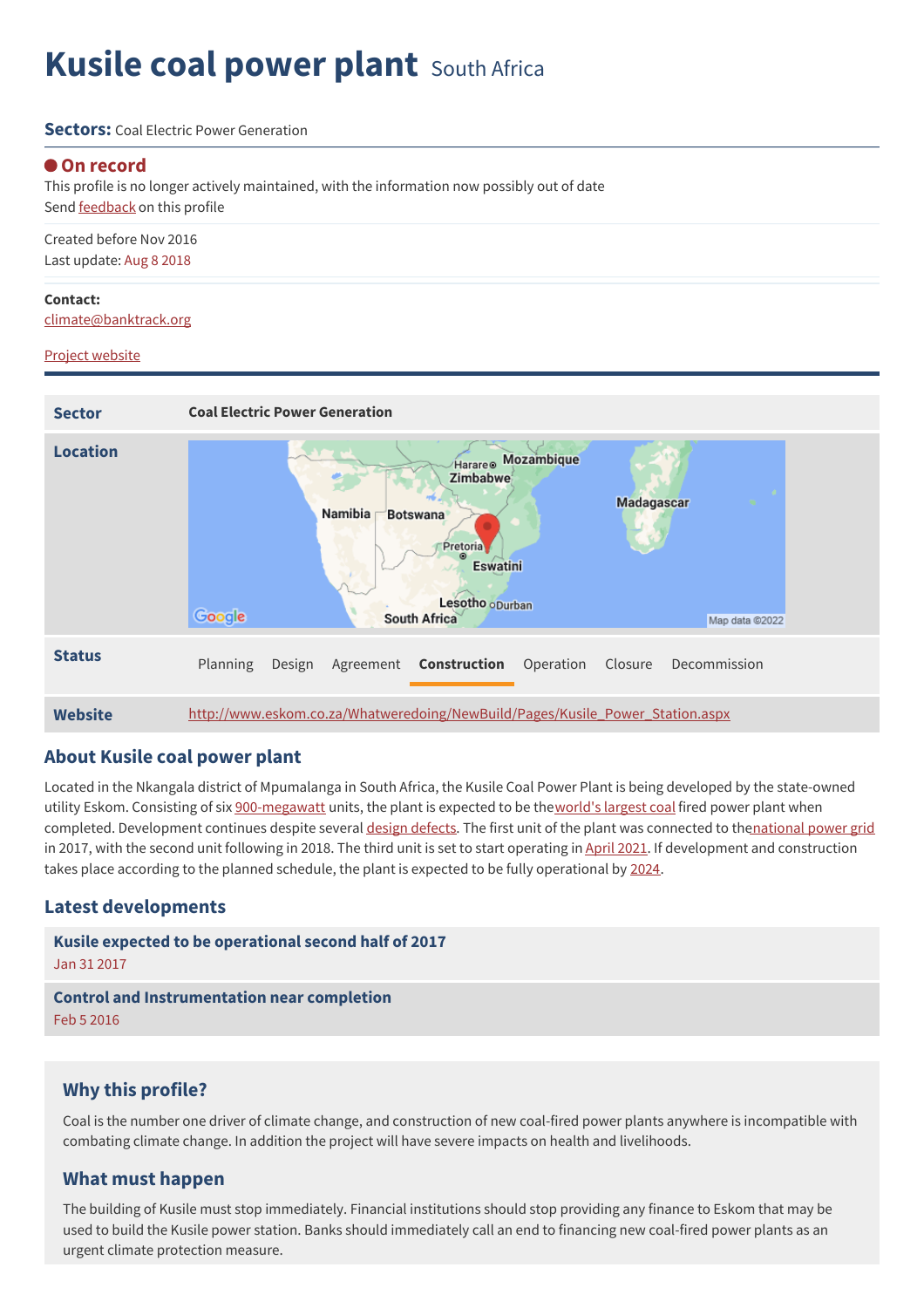## **Impacts**

## **Social and human rights impacts**

Kusile will be responsible for local population displacement and economic harm:

- The plant will require the relocation of 27-43 families, around 300 people. With the aid of the Expropriation Act, Eskom can determine "appropriate" compensation value for the land required for the project. In a particularly cynical and Orwellian fashion the EIA suggests leasing back expropriated land to displaced farmers as a "mitigation measure" to reduce economic impact associated with the project.
- Less than 50% of the economic benefits of this project will be accrued to South Africa as more than half of project financing will be spent on imported equipment and the hiring of foreign specialists. Currently, the poor in South Africa consume less than 5% of grid connected power, in contrast to the 38 largest corporations that consume 40%. In reality, the poor are paying far more per kilowatt for their electricity than export-oriented metals and mining industries that overwhelmingly benefit from these projects while repatriating the vast bulk of their profits abroad.
- Energy prices were expected to go up by 12.7% for the year 2015-2016. However Eskom is planning a new application to increase this tariff to [25.3%](http://www.bdlive.co.za/business/energy/2015/03/20/request-for-eskom-tariff-increase-of-more-than-25) as of July. It has asked for the tariff hike to keep the open-cycle gas turbines running and reduce loadshedding. Eskom has had to sell several non-core assets to increase their capital. It has a shortfall of ZAR250 billion and its energy grid has an operational reserve capacity of 1.3%. The energy rise will have an extensive impact on their customers and the rolling black-outs are likely to continue regardless.

## **Environmental and climate impacts**

Kusile will significantly contribute to **climate change**: The annual green house gas equivalent emissions for this single project, 36.8 million tonnes, would increase South African energy sector emissions by 12.8% and the country's total contribution to climate change by 9.7%. This despite the fact that South Africa already has the distinction of being amongst the top global greenhouse gas emitters per capita. Its energy sector is twenty times more CO2 intensive per capita GDP than even the USA's. Despite the immensity of its climate impacts, the EIA dedicated less than one page of a 174 page document to the subject with no mitigation measures proposed.

Kusile will also lead to **high pollution and health impacts**:

- Sulphur dioxide According to the US Environmental Protection Agency, SO2 contributes to serious cardiovascular and respiratory illnesses such as asthma and heart disease and can cause premature death. The project EIA demonstrates that the current ambient background sulphur levels already far exceed permitted levels. The project therefore will only serve to add to these dangerously high levels rendering the area unable to comply with internationally recognized limits for toxic sulphur emissions.
- "The exceedances [of existing sources] were six times above hourly SO2 limits, for more than 200 hours per year; and 20 to 30 days per year, making it challenging for cumulative concentrations to be within limits regardless of the site selected, the stack height or the SO2 control efficiency implemented… even for the best case scenario, exceedances still increased by some 30% above the future base case scenario…Impacts on human health as a result of the additional emissions of SO2 are therefore deemed to have a high significance."
- Toxic fly ash Fly ash from coal burning contains heavy metals and other toxics such as arsenic, uranium and mercury, which can cause cancer and neurological and developmental disorders. Approximately 1,000 hectare of land would be required to accommodate a toxic above ground fly ash dump for the life of the coal fired power station i.e. 40 – 50 years. This dump "could have direct and indirect impacts on the aquatic environment…The impact would have a high magnitude and long term duration…accordingly a high significance impact is anticipated."
- Nitrogen oxides NOx can mix with other compounds to produce volatile substances and causes or worsens respiratory and cardiovascular illnesses such as emphysema, bronchitis, and heart disease, increasing hospital emissions and premature death. Despite the fact that this is a major pollutant produced from burning coal, the project completely avoids addressing specific mitigation measures for NOx pollution saying they are "…not considered in any further detail."
- Contaminated water supplies The plant will require a supply of 17 metric tonnes of coal per year, which will stimulate demand for new environmentally harmful mines. This in turn will have an adverse impact on water quality and peoples' health. Much of South Africa's coal is surface-mined poor quality coal, with high ash and sulphur content, which will require washing before being burned in the plant, thus adding burden on scarce water supply as well as causing more pollution.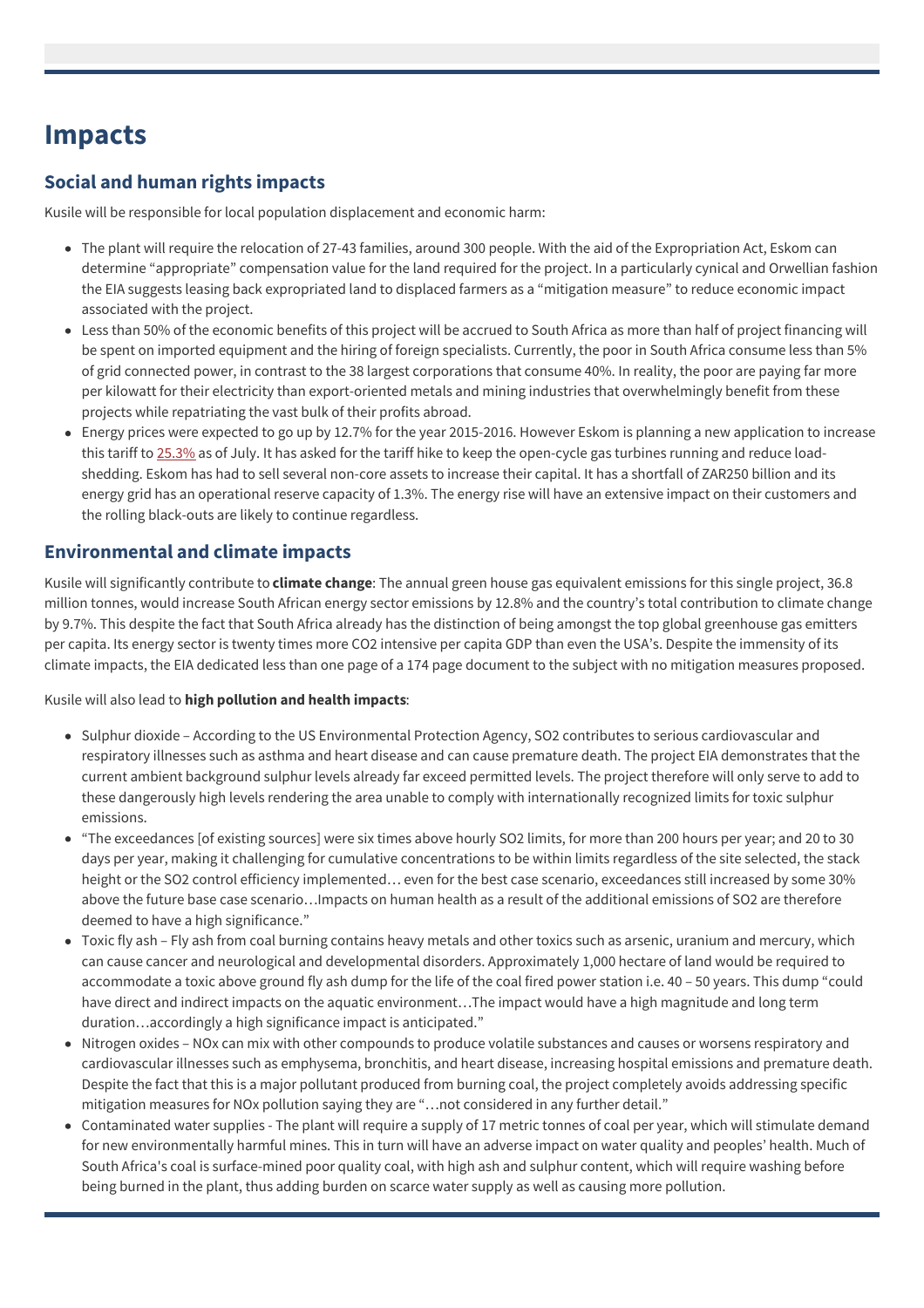## **Brief history**

The environmental impact assessment for the Kusile Coal Plant was conducted in [March](https://www.power-technology.com/projects/kusilepowerstation/) 2006. [Environmental](https://www.power-technology.com/projects/kusilepowerstation/) authorization for the project was issued in 2008 and soon after, the construction operations commenced. Eskom estimated to bring the plant under full operational status by 2019, but [delays](https://www.gem.wiki/Kusile_Power_Station) occurred at many stages. The first unit was brought to [commercial](https://www.gem.wiki/Kusile_Power_Station) operation in August 2017 and the second unit followed in April 2018. In [February](https://www.gem.wiki/Kusile_Power_Station) 2019, various defects were detected in the Kusile and Medupi plants and Eskom stated that it would need an additional ZAR 8 billion to fix these defects. In March 2019 the third unit was synchronized to the grid. Even though units 2 and 3 were connected to the national grid, they still underwent testing and [commissioning](https://www.gem.wiki/Kusile_Power_Station) in July 2019. In October 2020, the second unit achieved commercial operation.

## **Updates**

## **Kusile expected to be operational second half of 2017**

#### Jan 31 2017

Eskom has [indicated](http://www.eskom.co.za/Whatweredoing/NewBuild/Pages/Kusile_Power_Station.aspx) that the first synchronisation of Kusile Unit 1 is now scheduled for the first half of 2017, with the 800 MW unit expected to enter commercial operations in the second half of 2017.

## **Control and Instrumentation near completion**

#### Feb 5 2016

This completion of control and instrumentation is an indicator in terms of how far the project stands. It is expected that, by the first half of 2018, Unit 1 will be online (source [www.fin24.com\).](http://www.fin24.com/Economy/Eskom/heartbeat-of-kusile-unit-1-nearing-completion-20160205)

## **Eskom expects no load shedding before April 2016**

#### Nov 6 2015

According to [enerdata.net:](http://www.enerdata.net/enerdatauk/press-and-publication/energy-news-001/eskom-expects-no-load-shedding-april-2016-south-africa_34850.html) South Africa's national power utility Eskom does not anticipate any load shedding before late April 2016. The company has just reached 50 days without any load shedding despite significant maintenance projects being undertaken over the past two months.

### **Medupi power plant starts delivery**

#### Mar 3 2015

Medupi, the power plant identical constructed as to Kusile, has started delivery to the South African electricity grid. This after a delay of four years and at nearly double the initial budgeted [project](http://www.bdlive.co.za/business/energy/2015/03/03/medupi-finally-produces-first-power) costs.

## **Eskom confirms Kusile Unit 1 sync slips to first half 2017**

#### Jan 15 2015

Embattled power utility Eskom, which has been experiencing major delays and cost overruns at its two coal-fired megaprojects Medupi and Kusile, gave an assurance that the synchronisation of Medupi Unit 6 is only weeks away, with pipe restoration work between the boiler and the turbine currently under way (source: [www.miningweekly.com\).](http://www.miningweekly.com/article/eskom-confirms-kusile-unit-1-sync-delayed-to-h1-2017-2015-01-15)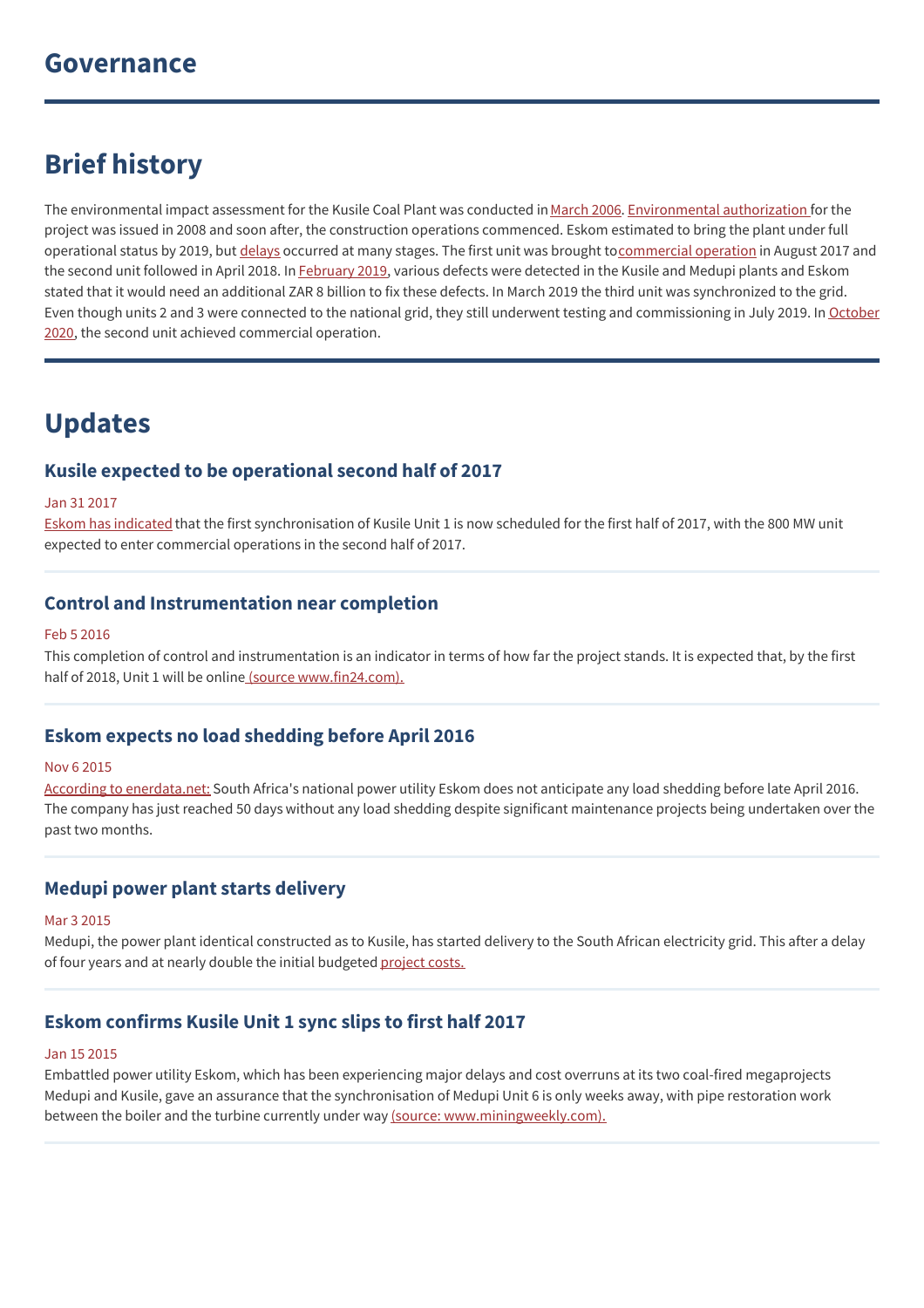### **Bond Issuance**

#### Jul 1 2013

In July 2013 Eskom Holdings issued new 10-year bonds with a total value of USD 1 billion. The proceeds of the issuance were used for general corporate purposes. Both Barclays and Citi assisted with the issuance of these bonds, underwriting them for USD500 million each. It is assumed that half of the bond issuance was devoted to the Kusile power plant and the other half to Medupi.

## **Developments in 2011**

#### Aug 18 2011

The Kusile power plant is **[threatened](http://business.iafrica.com/businessday/746954.html) due to a 25 percent rise in electricity** tariffs. It has been said that at 33c/kWh, Eskom is not covering its operating costs. Eskom also has raising costs in their capital expenditure programme. The forecasts of the programme have risen from ZAR84 billion in 2005 to ZAR385 billion. In order to deal with the financial issues faced by Eskom, some solutions have been given such as a loan levy, a review of Nersa's tariff decision, extra equity investment by the government and increasing government guarantees for Eskom debt. After weeks of protests at both [Medupi](https://www.banktrack.org/project/kusile_coal_power_plant/0/medupi_coal_power_plant) and Kusile power plants, the Medupi power plant resumed operation on May 23, 2011. Kusile is only partially resumed while talks continue to end the protests. The protests began when foreigners were hired as welders while other local contacts were being ended. To read more about the protests go [here.](http://af.reuters.com/article/investingNews/idAFJOE74M06N20110523)

On April 14, 2011 the Board of Directors of the U.S. Export-Import Bank (Ex-Im Bank) voted to approve USD805 million in subsidized financing for the project.

Eskom said it had signed loans totalling EUR705 million (USD917.5 million) from German and Japanese banks as well as obtaining some funds from South African banks. The loans are repayable over 12 years, starting six months after units of the plant are commissioned, it added. The utility is now looking for more financing to complete the Kusile plant, but it is not mentioned how much was needed.

## **Financiers**

| <b>Banks</b>                                              |                                                                                                                                                |                              |
|-----------------------------------------------------------|------------------------------------------------------------------------------------------------------------------------------------------------|------------------------------|
| <b>BNP Paribas</b> France profile                         |                                                                                                                                                | Details $\blacktriangledown$ |
| Debt - corporate loan<br>Kusile<br>source: link           | EUR 1,185 million<br>Part of €1,185 million syndicated loan - ECA/Coface-covered loan to fund turbine contracts with Alstom for the Medupi and | December 2009                |
| <b>Bank of America</b> United States profile              |                                                                                                                                                | Details $\nabla$             |
| Advisor                                                   |                                                                                                                                                | October 2010                 |
| which could kick off in the US early 2011<br>source: link | Merrill Lynch to help it with the design and implementation of what will be a multibillion-rand international bond programme,                  |                              |
| <b>Barclays</b> United Kingdom profile                    |                                                                                                                                                | Details $\nabla$             |
| Advisor                                                   |                                                                                                                                                | October 2010                 |
| could kick off in the US early 2011<br>source: link       | Absa to help it with the design and implementation of what will be a multibillion-rand international bond programme, which                     |                              |
| <b>Credit Suisse Group</b> Switzerland profile            |                                                                                                                                                | Details $\nabla$             |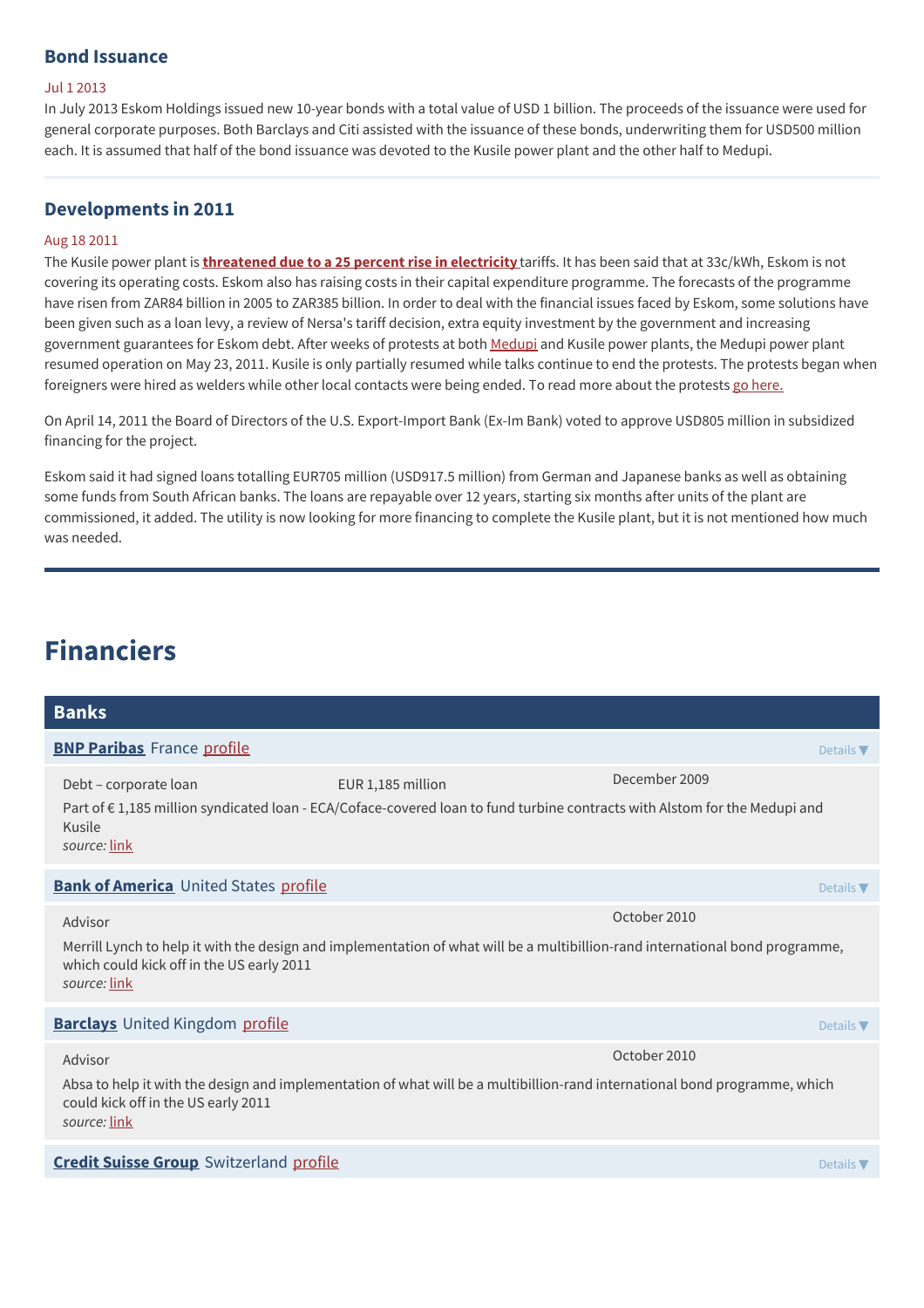| Advisor                                                                        |                                                                                                                                                                                                                                                               | April 2010                   |
|--------------------------------------------------------------------------------|---------------------------------------------------------------------------------------------------------------------------------------------------------------------------------------------------------------------------------------------------------------|------------------------------|
| Helping with the sale of a stake in Kusile<br>source: link                     |                                                                                                                                                                                                                                                               |                              |
| <b>Crédit Agricole</b> France profile                                          |                                                                                                                                                                                                                                                               | Details $\blacktriangledown$ |
| Debt - corporate loan<br>Kusile<br>source: link                                | EUR 1,185 million<br>Part of €1,185 million syndicated loan - ECA/Coface-covered loan to fund turbine contracts with Alstom for the Medupi and                                                                                                                | December 2009                |
| <b>Crédit Mutuel France profile</b>                                            |                                                                                                                                                                                                                                                               | Details $\nabla$             |
| Debt - corporate loan<br>Kusile<br>source: link                                | EUR 1,185 million<br>Part of €1,185 million syndicated loan - ECA/Coface-covered loan to fund turbine contracts with Alstom for the Medupi and                                                                                                                | December 2009                |
| <b>Deutsche Bank</b> Germany profile                                           |                                                                                                                                                                                                                                                               | Details $\blacktriangledown$ |
| Debt - corporate loan                                                          | EUR 705 million                                                                                                                                                                                                                                               | December 2009                |
| boiler contract with Hitachi Power Europe (HPE)<br>source: Eskom Press Release | Part of €705 million syndicated loan - ECA/Euler Hermes-covered loan used to fund part of the foreign content of the Kusile                                                                                                                                   |                              |
| <b>FirstRand Bank Ltd</b> South Africa profile                                 |                                                                                                                                                                                                                                                               | Details $\nabla$             |
| Approached, interested                                                         | EUR 705 million                                                                                                                                                                                                                                               | December 2009                |
| FirstRand Bank Ltd.<br>source: Eskom Press Release, 11 December 2009           | Part of €705 million syndicated loan - ECA/Euler Hermes-covered loan used to fund part of the foreign content of the Kusile<br>boiler contract with Hitachi Power Europe (HPE). Rand Merchant bank participated in the loan and is a wholly owned division of |                              |
| <b>HSBC</b> United Kingdom profile                                             |                                                                                                                                                                                                                                                               | Details $\nabla$             |
| Debt - corporate loan                                                          | EUR 705 million                                                                                                                                                                                                                                               | December 2009                |
| boiler contract with Hitachi Power Europe (HPE)<br>source: Eskom Press Release | Part of €705 million syndicated loan - ECA/Euler Hermes-covered loan used to fund part of the foreign content of the Kusile                                                                                                                                   |                              |
| JPMorgan Chase United States profile                                           |                                                                                                                                                                                                                                                               | Details $\nabla$             |
| Advisor                                                                        |                                                                                                                                                                                                                                                               | October 2010                 |
| off in the US early 2011<br>source: link                                       | Help it with the design and implementation of what will be a multibillion-rand international bond programme, which could kick                                                                                                                                 |                              |
| Advisor                                                                        |                                                                                                                                                                                                                                                               | April 2010                   |
| Advising Eskom on its funding options<br>source: link                          |                                                                                                                                                                                                                                                               |                              |
| <b>KfW IPEX-Bank</b> Germany profile                                           |                                                                                                                                                                                                                                                               | Details $\nabla$             |
| Debt - corporate loan                                                          | EUR 705 million                                                                                                                                                                                                                                               | December 2009                |
| boiler contract with Hitachi Power Europe (HPE)<br>source: Eskom Press Release | Part of €705 million syndicated loan - ECA/Euler Hermes-covered loan used to fund part of the foreign content of the Kusile                                                                                                                                   |                              |
|                                                                                |                                                                                                                                                                                                                                                               |                              |

**[Mitsubishi](http://www.bk.mufg.jp/global/) UFJ Financial Group (MUFG)** Japan [profile](https://www.banktrack.org/bank/bank_of_tokyo_mitsubishi_ufj) Details ▼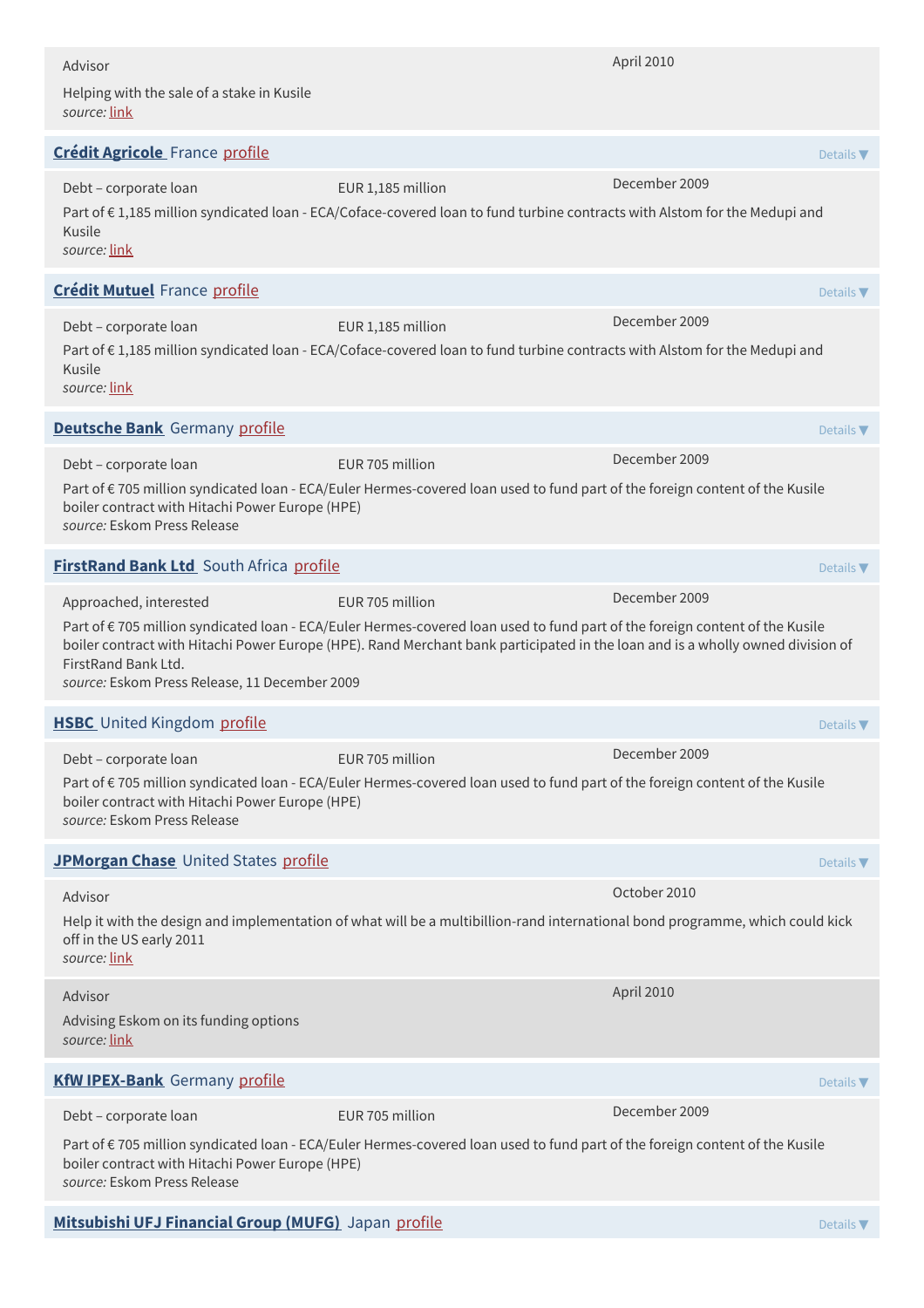| Debt - corporate loan                                                                                                                                                                                         | EUR 705 million                                                                                                                                | December 2009 |                              |  |  |
|---------------------------------------------------------------------------------------------------------------------------------------------------------------------------------------------------------------|------------------------------------------------------------------------------------------------------------------------------------------------|---------------|------------------------------|--|--|
| boiler contract with Hitachi Power Europe (HPE)<br>source: Eskom Press Release                                                                                                                                | Part of €705 million syndicated loan - ECA/Euler Hermes-covered loan used to fund part of the foreign content of the Kusile                    |               |                              |  |  |
| <b>Natixis</b> France profile                                                                                                                                                                                 |                                                                                                                                                |               | Details $\blacktriangledown$ |  |  |
| Debt - corporate loan<br>Kusile<br>source: link                                                                                                                                                               | EUR 1,185 million<br>Part of €1,185 million syndicated loan - ECA/Coface-covered loan to fund turbine contracts with Alstom for the Medupi and | December 2009 |                              |  |  |
| <b>Nedbank Group</b> South Africa profile                                                                                                                                                                     |                                                                                                                                                |               | Details $\nabla$             |  |  |
| Debt - corporate loan                                                                                                                                                                                         | EUR 705 million                                                                                                                                | December 2009 |                              |  |  |
| Part of €705 million syndicated loan - ECA/Euler Hermes-covered loan used to fund part of the foreign content of the Kusile<br>boiler contract with Hitachi Power Europe (HPE)<br>source: Eskom Press Release |                                                                                                                                                |               |                              |  |  |
| Rand Merchant Bank South Africa profile                                                                                                                                                                       |                                                                                                                                                |               | Details $\nabla$             |  |  |
| Debt - corporate loan                                                                                                                                                                                         | FUR 705 million                                                                                                                                | December 2009 |                              |  |  |
| boiler contract with Hitachi Power Europe (HPE)<br>source: Eskom Press Release                                                                                                                                | Part of €705 million syndicated loan - ECA/Euler Hermes-covered loan used to fund part of the foreign content of the Kusile                    |               |                              |  |  |
| Société Générale France profile                                                                                                                                                                               |                                                                                                                                                |               | Details $\nabla$             |  |  |
| Debt - corporate loan<br>Kusile<br>source: link                                                                                                                                                               | EUR 1,185 million<br>Part of €1,185 million syndicated loan - ECA/Coface-covered loan to fund turbine contracts with Alstom for the Medupi and | December 2009 |                              |  |  |
| <b>Standard Bank</b> South Africa profile                                                                                                                                                                     |                                                                                                                                                |               | Details $\nabla$             |  |  |
| Debt - corporate loan<br>boiler contract with Hitachi Power Europe (HPE)<br>source: Eskom Press Release                                                                                                       | EUR 705 million<br>Part of €705 million syndicated loan - ECA/Euler Hermes-covered loan used to fund part of the foreign content of the Kusile | December 2009 |                              |  |  |
| <b>Export credit agencies</b>                                                                                                                                                                                 |                                                                                                                                                |               |                              |  |  |
| <b>COFACE (second entry - do not use!)</b>                                                                                                                                                                    |                                                                                                                                                |               | Details $\nabla$             |  |  |
| Debt - corporate loan<br>Covering 5 French banks syndicated loan<br>source: link                                                                                                                              | EUR 1,185 million                                                                                                                              | December 2009 |                              |  |  |
| <b>Euler Hermes Kreditversicherungs-AG (Hermes)</b>                                                                                                                                                           |                                                                                                                                                |               | Details $\nabla$             |  |  |
| Debt - corporate loan<br>Covering 7 banks syndicated loan in three parts<br>source: Eskom Press Release, December 11, 2009                                                                                    | EUR 705 million                                                                                                                                | December 2009 |                              |  |  |
| <b>Export-Import Bank of the United States (Ex-Im Bank)</b> United States profile<br>Details $\nabla$                                                                                                         |                                                                                                                                                |               |                              |  |  |
| Debt - project finance                                                                                                                                                                                        | USD 805 million                                                                                                                                | April 2011    |                              |  |  |
| source: link                                                                                                                                                                                                  | The funding will pay for the engineering and construction services of Black & Veatch, a US- based company                                      |               |                              |  |  |